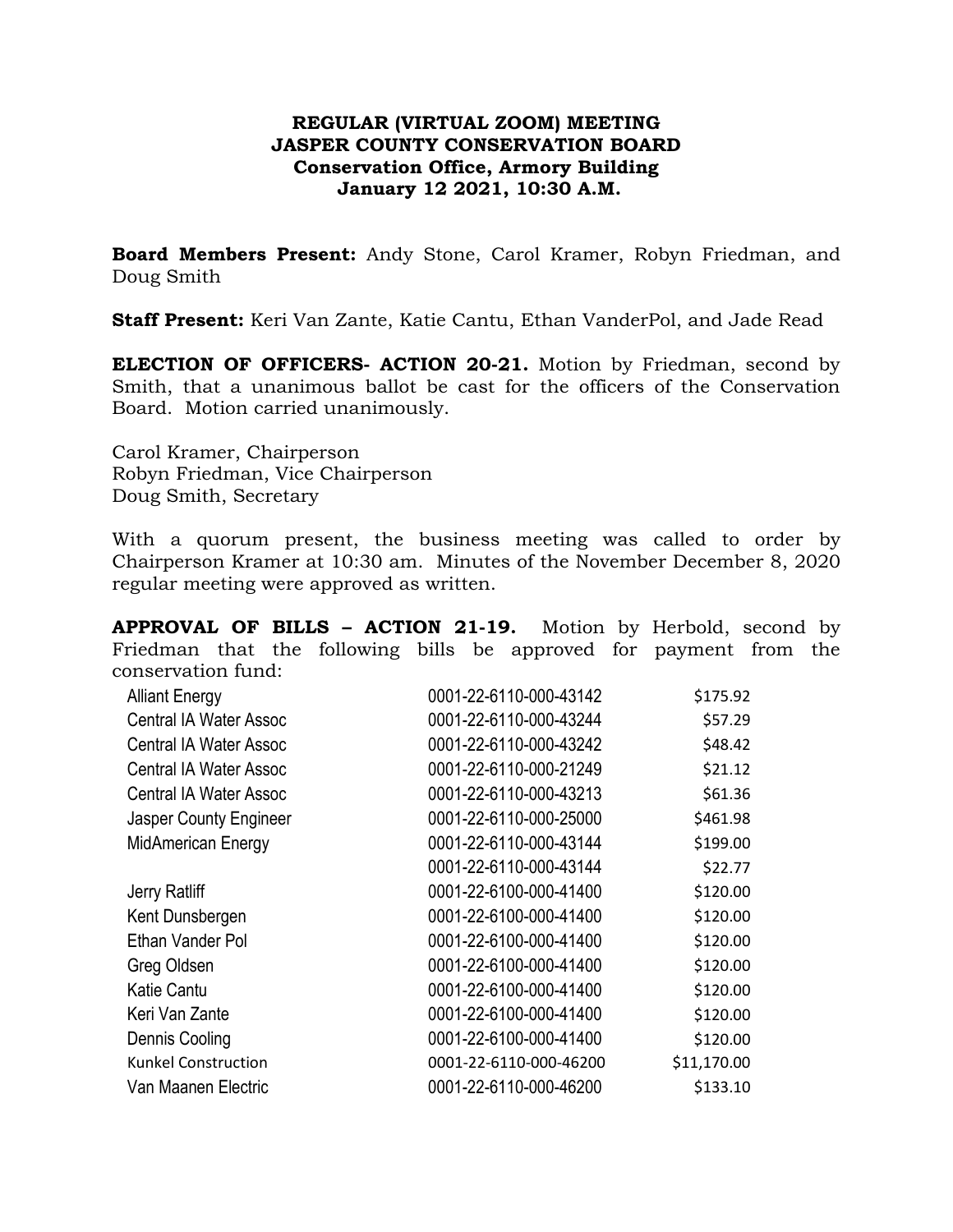| Amerigas                       | 0001-22-6110-000-43044 | \$784.83    |              |
|--------------------------------|------------------------|-------------|--------------|
| <b>Kunkel Construction</b>     | 0001-22-6110-000-46200 | \$7,440.00  |              |
| Greater Newton Area Chamber    | 0001-22-6100-000-26000 | \$180.00    |              |
| <b>Skunk River Sanitation</b>  | 0001-22-6110-000-21944 | \$45.00     |              |
| O'Reilly                       | 0001-22-6110-000-25400 | \$135.92    | C            |
| Amazon                         | 0001-22-6110-000-20142 | \$28.46     | C            |
|                                | 0001-22-6100-000-40200 | \$20.98     | $\mathsf{C}$ |
|                                | 0001-22-6100-000-26000 | \$15.54     | C            |
| Capital City Equipment         | 0001-22-6110-000-49160 | \$2,326.37  | $\mathsf{C}$ |
| Amazon                         | 0005-22-6100-000-29280 | \$52.50     | C            |
| <b>Theisens</b>                | 0001-22-6110-000-44000 | \$39.99     | $\mathsf{C}$ |
| <b>Key Cooperative</b>         | 0001-22-6110-000-43042 | \$155.98    | C            |
| Facebook                       | 0001-22-6100-000-40000 | \$31.11     | $\mathsf{C}$ |
| Smith's Quality Rental         | 0001-22-6110-000-49160 | \$500.00    | C            |
| Capital City Equipment         | 0001-22-6110-000-24100 | \$490.89    | C            |
| <b>Fire Hose Direct</b>        | 0001-22-6110-000-21942 | \$221.33    | C            |
| Google                         | 0001-22-6100-000-26000 | \$21.39     | $\mathsf{C}$ |
| <b>Premier Printing RK Dix</b> | 0001-22-6100-000-40200 | \$59.56     | C            |
| Malcom Lumber                  | 0001-22-6110-000-21900 | \$18.40     | C            |
| Spahn & Rose Lumber            | 0001-22-6110-000-46200 | \$111.05    | C            |
| Van Wall Equipment             | 0001-22-6110-000-49160 | \$4,975.70  | C            |
| Menards                        | 0001-22-6110-000-49160 | \$769.15    | C            |
| Paul's Ace Hardware            | 0001-22-6110-000-44146 | \$25.46     | $\mathsf{C}$ |
| Menards                        | 0001-22-6110-000-21900 | \$107.43    | C            |
| Theisens                       | 0001-22-6110-000-63700 | \$44.99     | $\mathsf{C}$ |
| Menards                        | 0001-22-6110-000-49160 | \$87.32     | C            |
| Theisens                       | 0001-22-6110-000-25400 | \$119.99    | $\mathsf{C}$ |
| Theisens                       | 0001-22-6110-000-21942 | \$49.92     | C            |
| Menards                        | 0001-22-6110-000-49160 | \$181.68    | C            |
| <b>NAPA</b>                    | 0001-22-6110-000-44000 | \$56.27     | C            |
| <b>NAPA</b>                    | 0001-22-6110-000-44000 | \$108.21    | C            |
| Facebook                       | 0001-22-6100-000-40000 | \$2.66      | C            |
| Amazon                         | 0001-22-6110-000-44600 | \$15.95     | $\mathsf{C}$ |
| <b>NAPA</b>                    | 0001-22-6110-000-44300 | \$151.98    | C            |
| <b>Harbor Freight Tools</b>    | 0001-22-6110-000-46200 | \$259.98    | C            |
| Menards                        | 0001-22-6110-000-46200 | \$873.38    | C            |
| Menards                        | 0001-22-6110-000-46200 | \$649.85    | C            |
| Menards                        | 0001-22-6110-000-21900 | \$95.55     | C            |
|                                |                        | \$34,445.73 |              |

Motion carried unanimously.